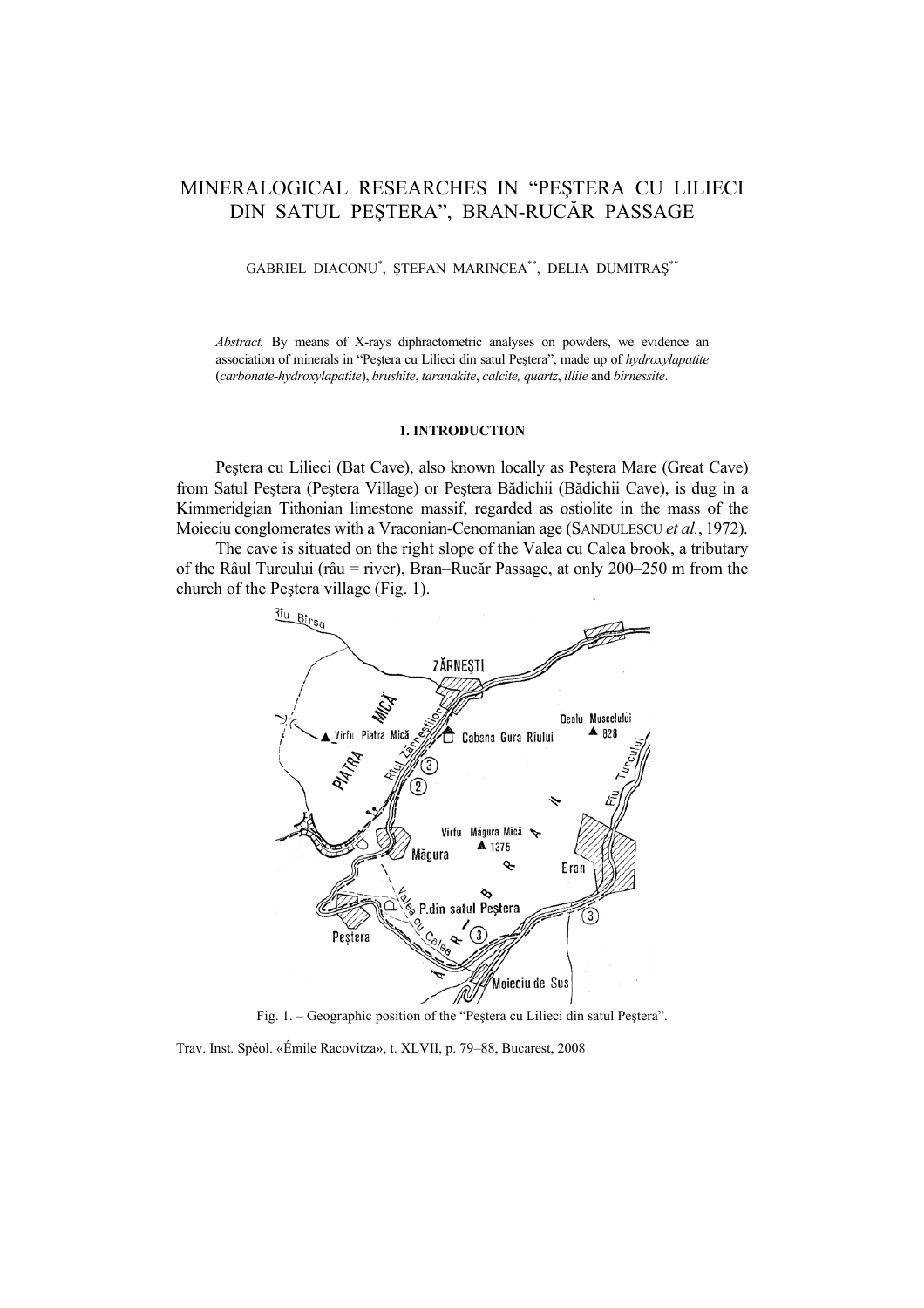This is a small cave, the total length of the galleries being less than 162 m. Although the first researches were made in Peştera cu Lilieci in 1957, when NICOLAESCU-PLOPŞOR made some archeological investigations, the first mapping of the cave was done in 1972 by CONSTANTINESCU, (Fig. 2).



Fig. 2. – Peștera cu Lilieci din satul Peștera<sup>\*</sup> – sampling sites.

The mineral samples were collected from the section of a cliff, opened probably during the archeological digs, situated in the great hall, 25/15 m, at approximately 20 m from the entrance measuring 5/4.5 m.

The analyses evidenced an association of phosphates made up of *hydroxylapatite* (*carbonate-hydroxylapatite*), *brushite* and *taranakite* beside *calcite, quartz*, *illite*  (polytype 2 M1) and, very probably, *birnessite*. A number of amorphous iron sesquioxides probably give the red color of the *terra rossa* type deposit and also give the allochromatic color of the crust-like deposits of hydroxylapatite.

# **2. ANALYTIC METHODS**

The analytic method used was that of the X-rays diphractometry on powders. The radiation (Cu,  $Ka$ ,  $\lambda = 1.54056$  Å) was monochromatized using a graphite bent monochromator. The scanning speed was 0.01, or 0.02º (2θ) per second for 4, respectively 2.4 seconds per step.

### **3. RESULTS AND DISCUSSIONS**

*Hydroxylapatite* (*carbonate-hydroxyl-apatite, ?*),  $Ca<sub>5</sub>(PO<sub>4</sub>)<sub>3</sub>(OH)$ , is made of

crust-like, crystalline aggregates, with a lamellar shape and an orange or crème coloration. Both the occurrence pattern (the relationships with the other minerals in the association) and the textural aspects point to a hydroxylapatite resulting from precipitation processes.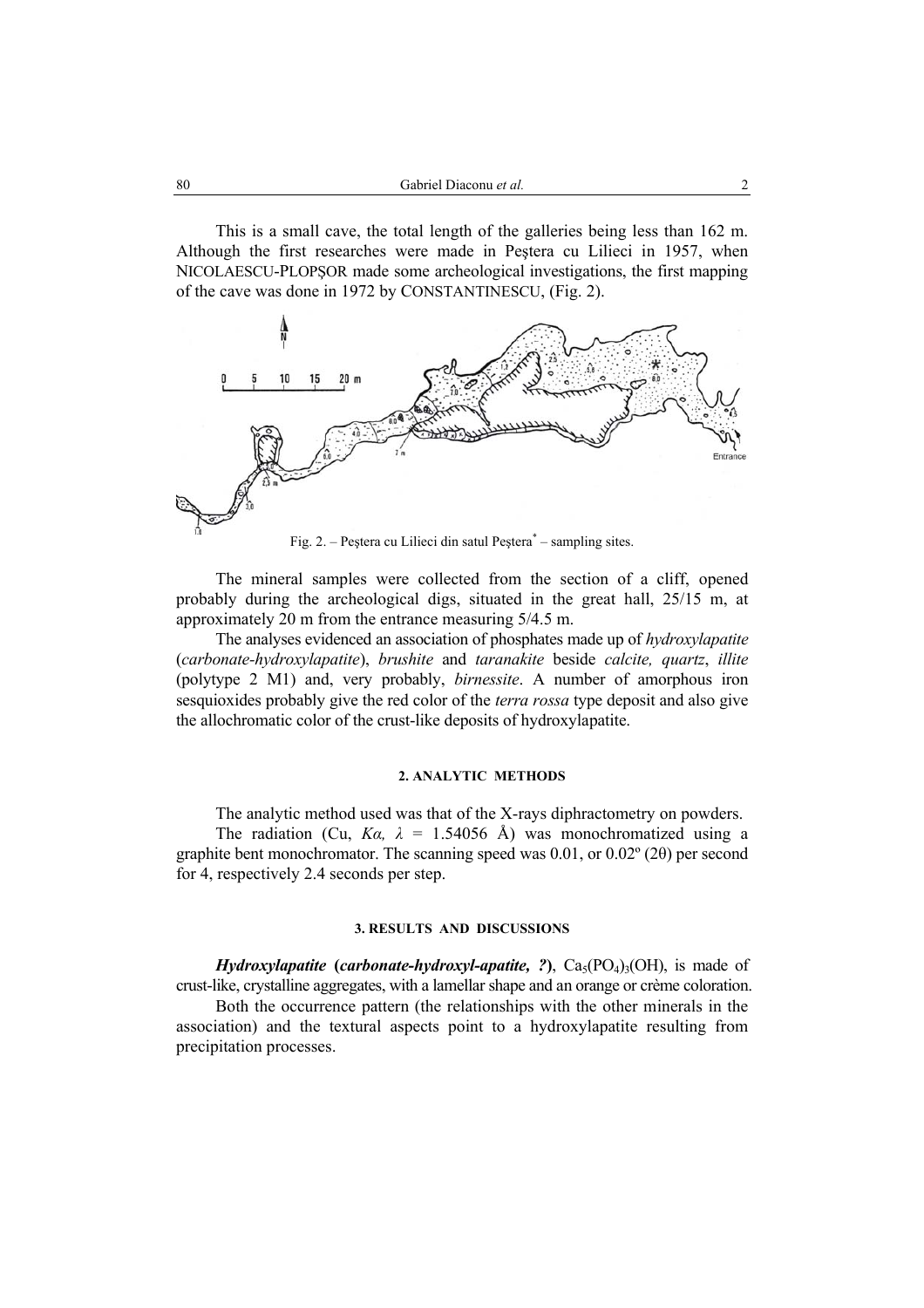The interreticular distances measured and computed for the main diphractometric reflexes for the two representative hydroxylapatite samples from Peştera cu Lilieci, as well as the Miller indexes established for the hypothesis of the hexagonal symmetry, mineral spatial group P6<sub>3/m</sub>, are given in Table 1.

The *a* parameters of the cells from the two samples, given under the table, are very close to the similar parameters of some synthetic hydroxylapatite (MORGAN *et al*., 2000), while the *c* parameters are slightly lower, a fact allowing us to suppose the presence of carbonate-hydroxylapatite instead of hydroxylapatite.

| Crt. no.       |                                 | Sample PPL 3 B                                |                          | Sample PPL 5 B                  |                          |                          |       |
|----------------|---------------------------------|-----------------------------------------------|--------------------------|---------------------------------|--------------------------|--------------------------|-------|
|                | $\mathbf{d}_{meas}(\mathbf{A})$ | $\mathbf{d}_{\text{calc.}}(\hat{\mathbf{A}})$ | $I/I_0$                  | $\mathbf{d}_{meas}(\mathbf{A})$ | $d_{calc.}(\AA)$         | $I/I_0$                  | (hkl) |
| $\mathbf{1}$   | 8.1437                          | 8.1520                                        | 6                        | 8.0844                          | 8.1606                   | 6                        | (100) |
| $\overline{2}$ |                                 |                                               | $\overline{a}$           | 5.2173                          | 5.2501                   | $\overline{3}$           | (101) |
| 3              | 3.8746                          | 3.8811                                        | 6                        | 3.8770                          | 3.8833                   | 5                        | (111) |
| $\overline{4}$ | 3.4219                          | 3.4304                                        | 60                       | 3.4220                          | 3.4289                   | 65                       | (002) |
| 5              | 3.0716                          | 3.0812                                        | 13                       | 3.0743                          | 3.0844                   | 11                       | (210) |
| 6              | 2.8080                          | 2.8107                                        | 100                      | 2.8045                          | 2.8130                   | 100                      | (211) |
| $\overline{7}$ | 2.7634                          | 2.7722                                        | 74                       | 2.7635                          | 2.7724                   | 82                       | (112) |
| 8              | 2.7156                          | 2.7173                                        | 21                       | $\overline{\phantom{a}}$        | $\overline{\phantom{0}}$ | $\qquad \qquad -$        | (300) |
| 9              | 2.6176                          | 2.6246                                        | 18                       | 2.6166                          | 2.6251                   | 24                       | (202) |
| 10             |                                 |                                               | $\qquad \qquad -$        | 2.5337                          | 2.5285                   | 17                       | (301) |
| 11             | 2.2965                          | 2.2923                                        | $\overline{3}$           | $\overline{\phantom{0}}$        | $\overline{\phantom{0}}$ | $\overline{\phantom{0}}$ | (212) |
| 12             | 2.2674                          | 2.2610                                        | 18                       | 2.2615                          | 2.2634                   | 15                       | (130) |
| 13             | 2.0517                          | 2.0570                                        | 5                        | 2.0580                          | 2.0566                   | 6                        | (113) |
| 14             | 1.9972                          | 1.9945                                        | 9                        | $\overline{\phantom{0}}$        | $\overline{\phantom{0}}$ | $\overline{\phantom{0}}$ | (203) |
| 15             | 1.9392                          | 1.9406                                        | 22                       | 1.9380                          | 1.9417                   | 27                       | (222) |
| 16             | $\equiv$                        | $\equiv$                                      | $\overline{\phantom{m}}$ | 1.8864                          | 1.8889                   | 12                       | (132) |
| 17             | 1.8735                          | 1.8702                                        | 10                       | $\equiv$                        | $-$                      | $\overline{\phantom{0}}$ | (230) |
| 18             | 1.8347                          | 1.8364                                        | 30                       | 1.8373                          | 1.8365                   | 29                       | (213) |
| 19             | 1.8046                          | 1.8044                                        | 15                       | 1.8099                          | 1.8060                   | 15                       | (321) |
| 20             | 1.7758                          | 1.7789                                        | $\overline{4}$           |                                 |                          |                          | (410) |
| 21             | 1.7473                          | 1.7497                                        | 8                        | 1.7485                          | 1.7500                   | 13                       | (303) |
| 22             | 1.7182                          | 1.7152                                        | 14                       | 1.7184                          | 1.7144                   | 20                       | (004) |
| 23             | 1.6435                          | 1.6420                                        | 5                        | 1.6464                          | 1.6432                   | 4                        | (322) |

| ۰<br>v |  |
|--------|--|
|--------|--|

Diphractometric data from two representative samples of hydroxylapatite from Peştera cu Lilieci din satul Peştera\*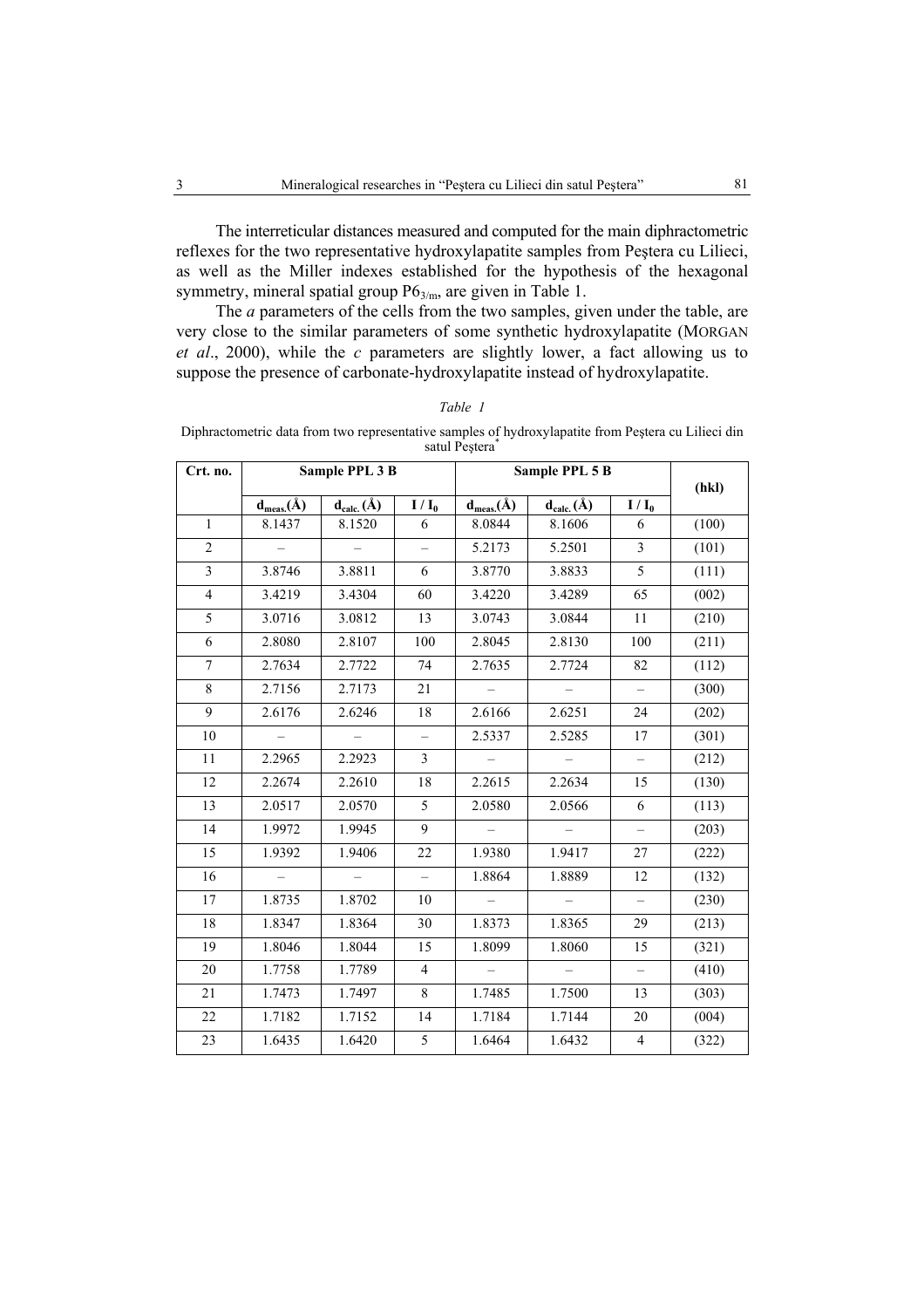| Crt. no. | Sample PPL 3 B   |                  |                  | Sample PPL 5 B   | (hkl)            |         |       |
|----------|------------------|------------------|------------------|------------------|------------------|---------|-------|
|          | $d_{meas.}(\AA)$ | $d_{calc.}(\AA)$ | $I/I_0$          | $d_{meas.}(\AA)$ | $d_{calc.}(\AA)$ | $I/I_0$ |       |
| 24       |                  |                  |                  | 1.5737           | 1.5705           | 19      | (330) |
| 25       | 1.4993           | 1.4986           | $\overline{4}$   | 1.5009           | 1.4985           | 5       | (124) |
| 26       | 1.4713           | 1.4725           | 6                |                  |                  |         | (502) |
| 27       |                  |                  |                  | 1.4482           | 1.4504           | 5       | (304) |
| 28       | 1.4499           | 1.4477           | 5                | 1.4482           | 1.4484           | 5       | (323) |
| 29       | 1.4320           | 1.4319           | 7                |                  |                  |         | (511) |
|          | $a = 9.413(5)$ Å |                  | $a = 9.423(8)$ Å |                  |                  |         |       |

| $u = 2.413(3)$ A              | $\mu = 3.423(0)$ A            |
|-------------------------------|-------------------------------|
| $c = 6.861(5)$ Å              | $c = 6.858(6)$ Å              |
| $V = 526.5(5)$ Å <sup>3</sup> | $V = 527.3(8)$ Å <sup>3</sup> |

<sup>\*</sup>Radiation Cu *Ka* filtered with Ni ( $\lambda$  = 1.54056 Å), 2θ = 10–86°. Number of refining cycles: 3; 3.

*Brushite,* CaH(PO<sub>4</sub>)  $\cdot$  2 H<sub>2</sub>O, appears as shining white, powdery sediments in the guano deposit from the cave, associated with the hydroxylapatite.

The interreticular distances measured and computed, the relative intensities and the Miller indexes recorded for two representative brushite samples are given in Table 2. The parameters of the elemental cells of the two samples, computed by refining by the method of the smallest squares, based on 37 reflexes belonging to the brushite in the samples.

The reference parameters of the samples are relatively close to those computed for the stoechiometric brushite by BEEVERS (1958) or CURRY & JONES (1971), [*a* = 5.812 (2) Å, *b* = 15.180 (3) Å, *c* = 6.239 (2) Å, *β* = 116.43 (3)º], a fact allowing us to suppose the brushite from Peştera cu Lilieci din satul Peştera has a chemical composition close the stoechiometric one.

| Crt.           |                  | Sample PPL 3 A   |         | Sample PPL 3 B   |                  |         |            |
|----------------|------------------|------------------|---------|------------------|------------------|---------|------------|
| no.            | $d_{meas.}(\AA)$ | $d_{calc.}(\AA)$ | $I/I_0$ | $d_{meas.}(\AA)$ | $d_{calc.}(\AA)$ | $I/I_0$ | (hkl)      |
|                | 7.5858           | 7.5788           | 100     | 7.5610           | 7.5735           | 100     | (020)      |
| 2              | 3.7755           | 3.7894           |         | 3.7769           | 3.7867           | 14      | (040)      |
| 3              | 3.6003           | 3.6038           |         |                  |                  |         | (130)      |
| $\overline{4}$ | 3.0352           | 3.0424           | 22      | 3.0439           | 3.0391           | 14      | $(-1.4.1)$ |
| 5              | 2.9140           | 2.9223           | 10      | 2.9341           | 2.9352           | 16      | (121)      |
| 6              | 2.6138           | 2.6190           | 10      | 2.6176           | 2.6191           | 18      | (150)      |
| 7              | 2.6138           | 2.6201           | 10      | 2.6176           | 2.6206           | 18      | (022)      |

|  | able<br>$\prime$ |  |  |
|--|------------------|--|--|
|--|------------------|--|--|

Diphractometric data from two representative samples of brushite from Peştera cu Lilieci din satul Peştera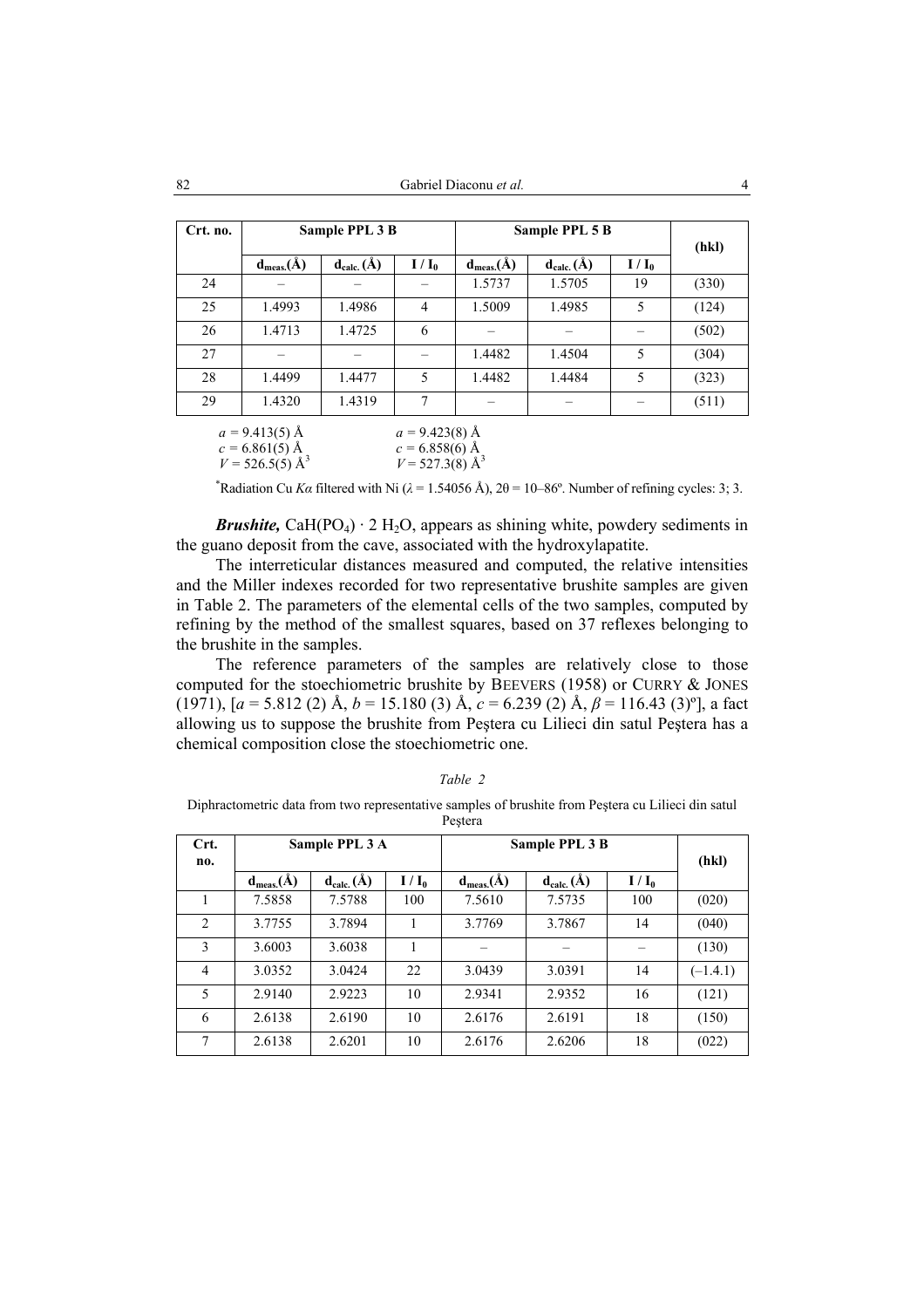| Crt. |                  | Sample PPL 3 A   |                | Sample PPL 3 B           |                   |                          |            |
|------|------------------|------------------|----------------|--------------------------|-------------------|--------------------------|------------|
| no.  | $d_{meas.}(\AA)$ | $d_{calc.}(\AA)$ | $I/I_0$        | $d_{meas.}(\AA)$         | $d_{calc.}(\AA)$  | $I/I_0$                  | (hkl)      |
| 8    | 2.5935           | 2.6002           | 4              | 2.5997                   | 2.6060            | 8                        | (200)      |
| 9    | 2.5232           | 2.5263           | $\overline{c}$ |                          |                   |                          | (060)      |
| 10   | 2.4254           | 2.4301           | $\overline{3}$ | 2.4382                   | 2.4370            | 5                        | (141)      |
| 11   | 2.4144           | 2.4182           | $\overline{c}$ |                          |                   |                          | $(-2.2.2)$ |
| 12   | 2.2622           | 2.2640           | $\overline{c}$ | 2.2674                   | 2.2620            | 6                        | $(-1.6.1)$ |
| 13   | 2.1667           | 2.1680           | $\overline{4}$ | 2.1687                   | 2.1680            | $\overline{4}$           | $(-1.5.2)$ |
| 14   | 2.1419           | 2.1440           | 3              | 2.1419                   | 2.1467            | 5                        | (240)      |
| 15   | 2.1132           | 2.1165           | 1              | 2.1124                   | 2.1136            | 6                        | $(-2.4.2)$ |
| 16   | 2.0947           | 2.0966           | $\mathbf{1}$   | 2.0958                   | 2.0948            | 6                        | $(-2.5.1)$ |
| 17   | 2.0785           | 2.0812           | $\mathbf{1}$   | 2.0958                   | 2.0924            | 6                        | (112)      |
| 18   | 2.0161           | 2.0178           | 1              |                          |                   | $\overline{\phantom{0}}$ | (211)      |
| 19   | 1.9984           | 1.9990           | 3              | 1.9972                   | 2.0000            | $\mathfrak{Z}$           | (170)      |
| 20   | 1.9984           | 1.9959           | 3              | 1.9747                   | 1.9718            | $\mathfrak{Z}$           | $(-2.1.3)$ |
| 21   | 1.8953           | 1.8947           | 3              |                          |                   |                          | (080)      |
| 22   | 1.8736           | 1.8733           | $\overline{3}$ | 1.8735                   | 1.8765            | 10                       | (062)      |
| 23   | 1.8514           | 1.8513           | $\mathbf{1}$   | $\overline{\phantom{0}}$ | $\qquad \qquad -$ | $\qquad \qquad -$        | $(-2.3.3)$ |
| 24   | 1.8105           | 1.8119           | $\overline{4}$ | 1.8128                   | 1.8132            | 10                       | (260)      |
| 25   | 1.7946           | 1.7953           | $\overline{c}$ | 1.7946                   | 1.7931            | 5                        | $(-2.6.2)$ |
| 26   | 1.7766           | 1.7762           | 1              | 1.7758                   | 1.7748            | 4                        | $(-1.8.1)$ |
| 27   | 1.7766           | 1.7755           | $\mathbf{1}$   | 1.7758                   | 1.7751            | $\overline{4}$           | $(-1.7.2)$ |
| 28   | 1.7456           | 1.7467           | $\mathbf{1}$   | 1.7514                   | 1.7537            | $\mathfrak{Z}$           | (033)      |
| 29   | 1.7081           | 1.7085           | $\mathbf{1}$   |                          |                   | $\overline{\phantom{0}}$ | $(-3.4.1)$ |
| 30   | 1.6583           | 1.6598           | $\mathbf{1}$   | 1.6581                   | 1.6570            | $\mathfrak{Z}$           | $(-3.2.3)$ |
| 31   |                  |                  |                | 1.6435                   | 1.6428            | $\overline{2}$           | (330)      |
| 32   | 1.5324           | 1.5313           | $\mathbf{1}$   | 1.5319                   | 1.5318            | 6                        | (280)      |
| 33   | 1.5221           | 1.5212           | 1              |                          |                   | $\overline{\phantom{0}}$ | $(-2.8.2)$ |
| 34   | 1.5086           | 1.5079           | 1              | 1.5113                   | 1.5117            | $\sqrt{2}$               | (172)      |
| 35   | 1.4828           | 1.4832           | $\mathbf{1}$   |                          |                   |                          | (271)      |
| 36   | 1.4541           | 1.4522           | $\mathbf{1}$   | 1.4559                   | 1.4576            | 5                        | (321)      |
| 37   | 1.4336           | 1.4328           | $\mathbf{1}$   | 1.4380                   | 1.4394            | $\overline{2}$           | (143)      |

| $a = 5.803(3)$ Å            | $a = 5.802(4)$ Å                 |
|-----------------------------|----------------------------------|
| $b = 15.159(5)$ Å           | $b = 15.157(9)$ Å                |
| $c = 6.235(2)$ Å            | $c = 6.246(5)$ Å                 |
| $\beta = 116.39(2)^{\circ}$ | $\beta$ = 116.07(4) <sup>o</sup> |

\*Radiation Fe *Ka* filtered with Ni ( $\lambda$  = 1.93735 Å), 2 $\theta$  = 10–90°. Number of refining cycles: 10; 4.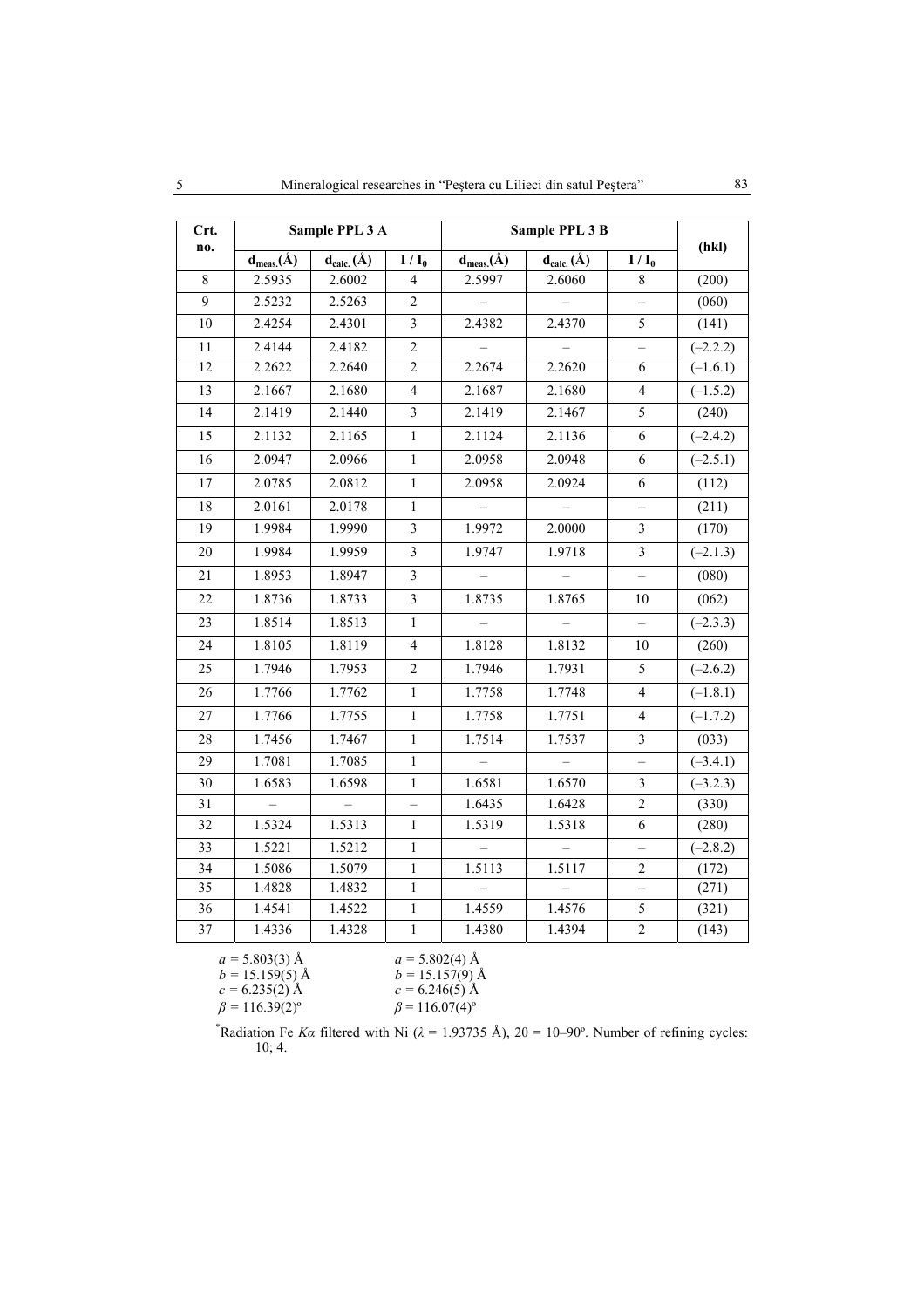*Taranakite,*  $K_2Al_6(PO_4)_6(OH)_2 \cdot 18 H_2O$ , was found as white, chalk-like veins, crossing the *terra rossa* clay in the immediate vicinity of the hydroxylapatite crusts. The mineral is directly associated only with  $\alpha$ -quartz and seems to be formed on the illite from the *terra rossa*.

The interreticular distances measured and computed, the relative intensities and the Miller indexes recorded for a representative sample of taranakite are given in Table 3. 34 reflexes are conferred to the taranakite.

After three cycles of refining by the method of the smallest squares, we obtained:  $a = 8.690$  (4) Å,  $c = 95.8$  (1) Å,  $V = 6268$  (8) Å<sup>3</sup>,  $a: c = 0.091$ :1. The set of parameters recorded by us is very close to the data given by FIORE & LAVIANO (1991) for a sample of taranakite from an Apulian cave [PU 71/6:  $a = 8.660$  (7) Å,  $c = 95.8$  (1) Å].

*Table 3*  Diphractometric data from one representative sample of taranakite from Peştera cu Lilieci din satul Peştera

| Crt.           | Sample PPL 6 B                               |                  |                | Crt.     | Sample PPL 6 B |                  |                  | (hkl)          |          |
|----------------|----------------------------------------------|------------------|----------------|----------|----------------|------------------|------------------|----------------|----------|
| no.            | $\mathbf{d}_{\text{meas}}(\hat{\mathbf{A}})$ | $d_{calc.}(\AA)$ | $I/I_0$        | (hkl)    | no.            | $d_{meas.}(\AA)$ | $d_{calc.}(\AA)$ | $I/I_0$        |          |
| $\mathbf{1}$   | 15.7992                                      | 15.9745          | 100            | (006)    | 18             | 2.8175           | 2.8137           | 52             | (125)    |
| $\overline{2}$ | 7.9125                                       | 7.9872           | 31             | (0.0.12) | 19             | 2.7878           | 2.7850           | 12             | (217)    |
| 3              | 7.4340                                       | 7.4347           | 60             | (012)    | 20             | 2.7338           | 2.7269           | 23             | (2.1.10) |
| 4              | 5.9002                                       | 5.9192           | 43             | (1.0.10) | 21             | 2.6237           | 2.6268           | 39             | (1.2.14) |
| 5              | 5.0359                                       | 5.0643           | $\overline{7}$ | (0.1.14) | 22             | 2.5695           | 2.5695           | 11             | (2.1.16) |
| 6              | 4.6556                                       | 4.6869           | 11             | (1.0.16) | 23             | 2.5400           | 2.5321           | 5              | (0.2.28) |
| 7              | 4.3124                                       | 4.3054           | 33             | (113)    | 24             | 2.4748           | 2.4782           | 6              | (306)    |
| 8              | 4.1882                                       | 4.1927           | 5              | (116)    | 25             | 2.3942           | 2.3915           | 34             | (0.1.38) |
| 9              | 4.0133                                       | 4.0231           | 18             | (119)    | 26             | 2.3438           | 2.3435           | 11             | (2.0.32) |
| 10             | 3.7424                                       | 3.7514           | 30             | (202)    | 27             | 2.2618           | 2.2561           | 8              | (0.2.34) |
| 11             | 3.5846                                       | 3.5900           | 58             | (208)    | 28             | 2.1739           | 2.1675           | 9              | (223)    |
| 12             | 3.3552                                       | 3.3665           | 28             | (1.1.18) | 29             | 2.1507           | 2.1527           | 10             | (226)    |
| 13             | 3.2937                                       | 3.2976           | 36             | (2.0.14) | 30             | 2.1207           | 2.1243           | 14             | (3.0.24) |
| 14             | 3.1776                                       | 3.1864           | 24             | (0.2.16) | 31             | 2.0891           | 2.0853           | 12             | (312)    |
| 15             | 3.1363                                       | 3.1470           | 82             | (1.1.21) | 32             | 2.0638           | 2.0635           | 26             | (137)    |
| 16             | 2.9532                                       | 2.9403           | 22             | (1.1.24) | 33             | 2.0410           | 2.0395           | $\overline{7}$ | (1.3.10) |
| 17             | 2.8394                                       | 2.8395           | 43             | (122)    | 34             | 1.9932           | 1.9966           | 6              | (3.1.14) |

 $a = 8.690(4)$  Å

 $c = 95.84(10)$  Å

\*Radiation Cu *Ka* monocromatized ( $\lambda = 1.54056$  Å),  $2\theta = 5-46^\circ$ . Number of refining cycles: 4; 5; 3.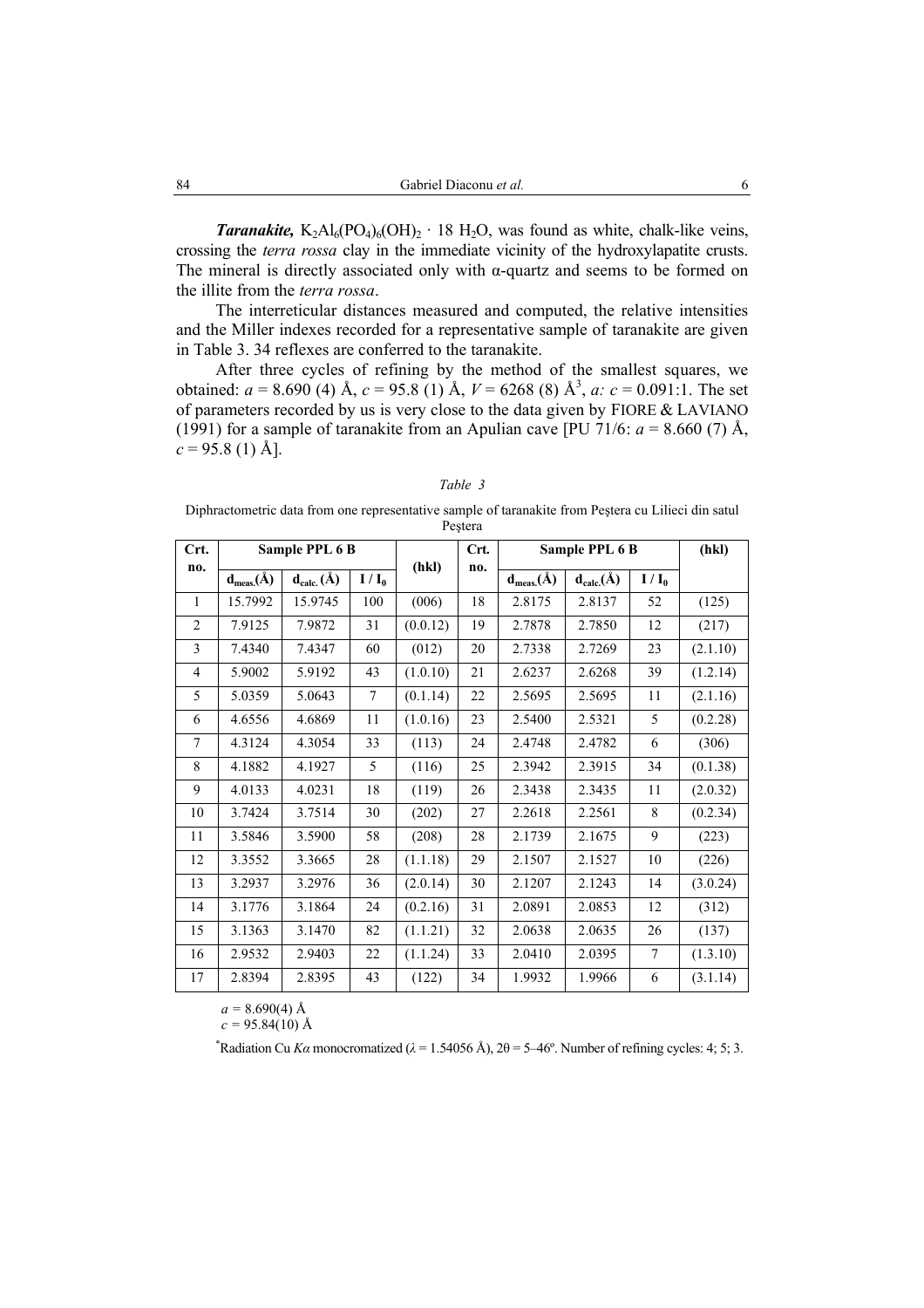*Calcite*, CaCO<sub>3</sub>, appears frequently as white or yellowish-white crusts, still untouched by the phosphatic solutions resulting from the guano deposit, or, also as crusts, at the base of the hydroxyl-apatite (carbonate-hydroxyl-apatite) deposits).

The parameters of the elemental cells of some calcite samples, computed by refining by the method of the smallest squares of the Rx diphraction data, based on 18 main reflexes from the 2  $\theta$  range between 25 and 90° (Fe *Ka, λ* = 1. 93735 Å) (Table 4), are the following:

(1) sample PPL 1 B:  $a = 4.975$  (2) Å,  $c = 17.022$  (8),  $V = 364.9$  (3) Å<sup>3</sup> (n = 5);

(2) sample PPL 9 A:  $a = 4.978$  (1) Å,  $c = 17.029$  (6),  $V = 364.6$  (3) Å<sup>3</sup> (n = 4);

In all samples, the computed parameters are slightly lower than those given by EFFENBERGER *et al.* (1981) for the synthetic calcite  $[a = 4.9896 (2)$  Å,  $c = 17.0610$  (11) Å], indicating, probably, the presence of magnesium calcite in Peştera cu Lilieci.

| Crt. no.       | Sample PPL 4 A   |                  |                | Sample PPL 9 A   |                  |                |             |
|----------------|------------------|------------------|----------------|------------------|------------------|----------------|-------------|
|                | $d_{meas.}(\AA)$ | $d_{calc.}(\AA)$ | $I / I_0$      | $d_{meas.}(\AA)$ | $d_{calc.}(\AA)$ | $I/I_0$        | (hkl)       |
| $\mathbf{1}$   | 3.8439           | 3.8434           | 5              | 3.8454           | 3.8468           | 12             | (012)       |
| $\overline{c}$ | 3.0228           | 3.0270           | 100            | 3.0280           | 3.0295           | 100            | (104)       |
| $\mathfrak{Z}$ | 2.8316           | 2.8362           | 1              | 2.8371           | 2.8382           | $\overline{2}$ | (006)       |
| $\overline{4}$ | 2.4811           | 2.4872           | 10             | 2.4873           | 2.4895           | 17             | (110)       |
| 5              | 2.2735           | 2.2778           | 11             | 2.2779           | 2.2799           | $22\,$         | $(1.1-3)$   |
| 6              | 2.0857           | 2.0881           | 7              | 2.0871           | 2.0900           | 18             | (202)       |
| $\overline{7}$ | 1.9216           | 1.9217           | $\overline{4}$ | 1.9218           | 1.9234           | 6              | (024)       |
| 8              | 1.9051           | 1.9073           | 9              | 1.9076           | 1.9087           | 12             | (018)       |
| 9              | 1.8682           | 1.8700           | 23             | 1.8697           | 1.8715           | 18             | $(1.1-6)$   |
| $10\,$         | 1.6222           | 1.6208           | 3              | 1.6223           | 1.6223           | 11             | $(1.2,-1)$  |
| 11             | 1.5998           | 1.5992           | 16             | 1.6004           | 1.6007           | 10             | (122)       |
| 12             | 1.5812           | 1.5827           | 1              | 1.5828           | 1.5839           | $\mathbf{1}$   | (1.0.10)    |
| 13             | 1,5216           | 1.5207           | $\overline{3}$ | 1.5223           | 1.5220           | 6              | $(1.2,-4)$  |
| 14             | 1.5147           | 1.5135           | 3              | 1.5150           | 1.5147           | $\overline{2}$ | (208)       |
| 15             | 1.5055           | 1.5052           | $\overline{c}$ | 1.5068           | 1.5064           | $\overline{c}$ | $(1.1-9)$   |
| 16             | 1.4698           | 1.4688           | $\mathbf{1}$   | 1.4704           | 1.4701           | $\overline{2}$ | $(2.1 - 5)$ |
| 17             | 1.4372           | 1.4360           | 8              | 1.4384           | 1.4373           | 6              | (300)       |
| $1\,8$         | 1.4190           | 1.4181           | $\overline{2}$ | 1.4200           | 1.4191           | $\overline{2}$ | (0.0.12)    |

*Table 4* 

Diphractometric data from two representative samples of calcite from Peştera cu Lilieci din Satul Peştera

\*Radiation Fe *Ka* filtered with Mn ( $\lambda$  = 1. 93735 Å), 2 $\theta$  = 20–90°. Number of refining cycles: 5; 3; 6; 4.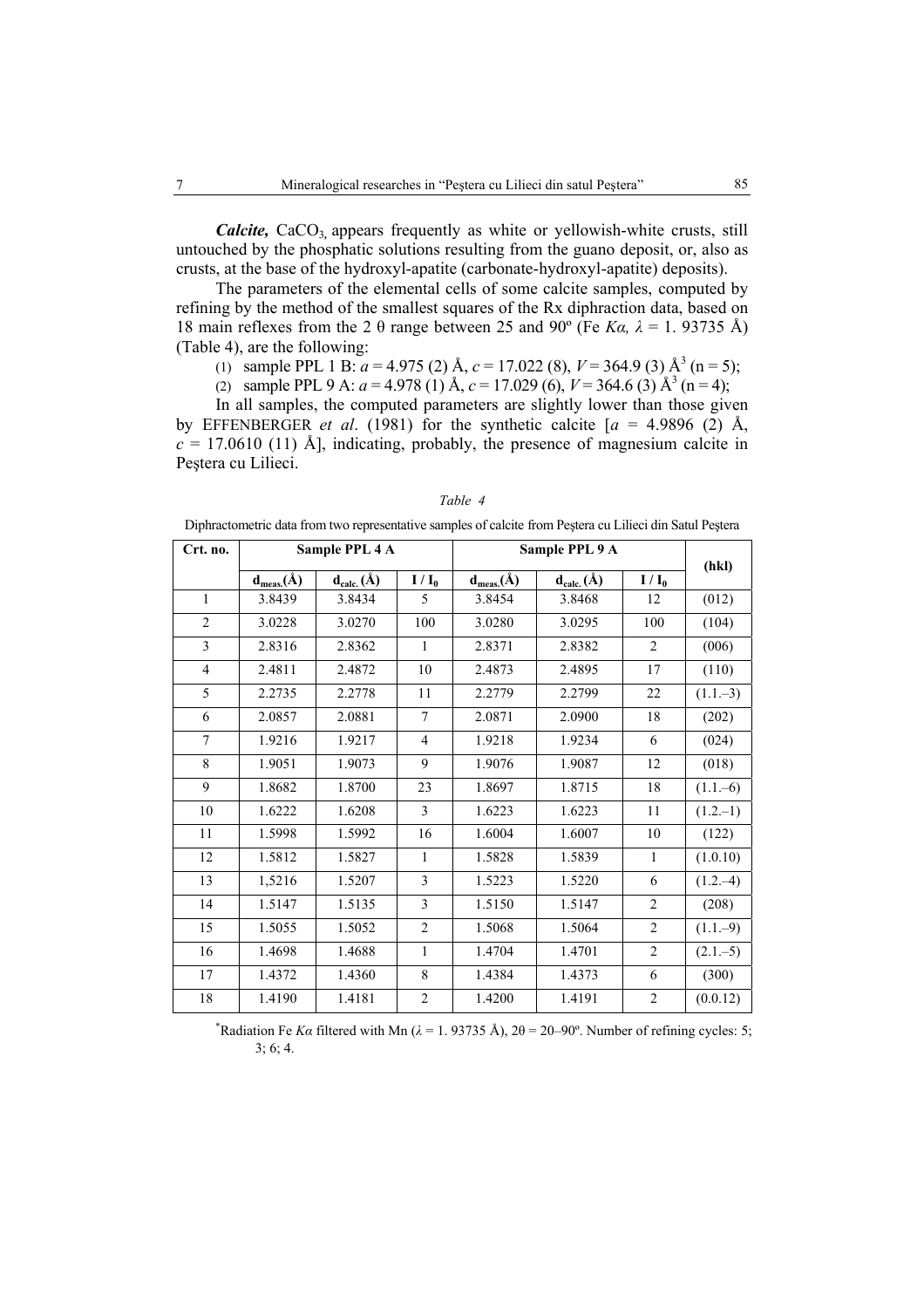*Quartz* resulted from the decomposition reaction of illite under the phosphatic solutions from the guano deposit with the formation of taranakite. It appears as milky-white, crystalline aggregates, with filamentous extensions, situated nearby the taranakite veins at their edges. The parameters of the elemental cell, computed after four cycles of refining on a distinct sample analysed starting from 19 reflexes conferred to the quartz (Table 5), are:  $a = 4.912$  (3) Å,  $c = 5.381$  (6) Å,  $V = 112.4$  (1) Å<sup>3</sup>. They are closed to those computed by WILL *et al* (1988) for the stoechiometric α-quartz  $[a = 4.91239(4)$  Å,  $c = 5.40385(7)$  Å and  $V = 112.933$  Å<sup>3</sup>], the parameter being practically identical.

| Crt.                    |                  |                  |                  |             |
|-------------------------|------------------|------------------|------------------|-------------|
|                         |                  | Sample PPL 6 C   |                  |             |
| no.                     | $d_{meas.}(\AA)$ | $d_{calc.}(\AA)$ | $I/I_0$          | (hkl)       |
| $\mathbf{1}$            | 4.2480           | 4.2562           | 19               | (100)       |
| $\sqrt{2}$              | 3.3388           | 3.3434           | 100              | (101)       |
| $\overline{\mathbf{3}}$ | 2.4567           | 2.4573           | $\tau$           | (110)       |
| $\overline{4}$          | 2.1264           | 2.1281           | 5                | (200)       |
| 5                       | 1.8171           | 1.8178           | 14               | $(1.1,-2)$  |
| 6                       | 1.6709           | 1.6717           | 3                | (202)       |
| $\sqrt{ }$              | 1.6564           | 1.6586           | $\boldsymbol{7}$ | (103)       |
| 8                       | 1.6082           | 1.6087           | $\overline{4}$   | (120)       |
| 9                       | 1.5412           | 1.5418           | 12               | $(2.1 - 1)$ |
| 10                      | 1.4536           | 1.4546           | 5                | $(1.1-3)$   |
| 11                      | 1.3820           | 1.3822           | 5                | $(1.2,-2)$  |
| 12                      | 1.3740           | 1.3748           | 10               | (023)       |
| 13                      | 1.3740           | 1.3722           | 10               | (301)       |
| 14                      | 1.2890           | 1.2875           | 5                | (014)       |
| 15                      | 1.2299           | 1.2287           | 3                | (220)       |
| 16                      | 1.1999           | 1.1998           | $\overline{4}$   | $(2.1 - 3)$ |
| 17                      | 1.1840           | 1.1837           | $\overline{7}$   | (114)       |
| 18                      | 1.1132           | 1.1184           | 4                | $(2.2,-2)$  |
| 19                      | 1.1132           | 1.1145           | 4                | (033)       |

| ar |  |
|----|--|
|----|--|

Diphractometric data from one representative sample of  $\alpha$ -quartz from Peştera cu Lilieci din satul Peştera

 $a = 4.915(2)$  Å

*c* = 5.402(2) Å<br>
<sup>\*</sup>Radiation Cu *Kα* monocromatized ( $λ$  = 1.54056 Å), 2θ = 20–87°. Number of refining cycles: 3; 3; 3.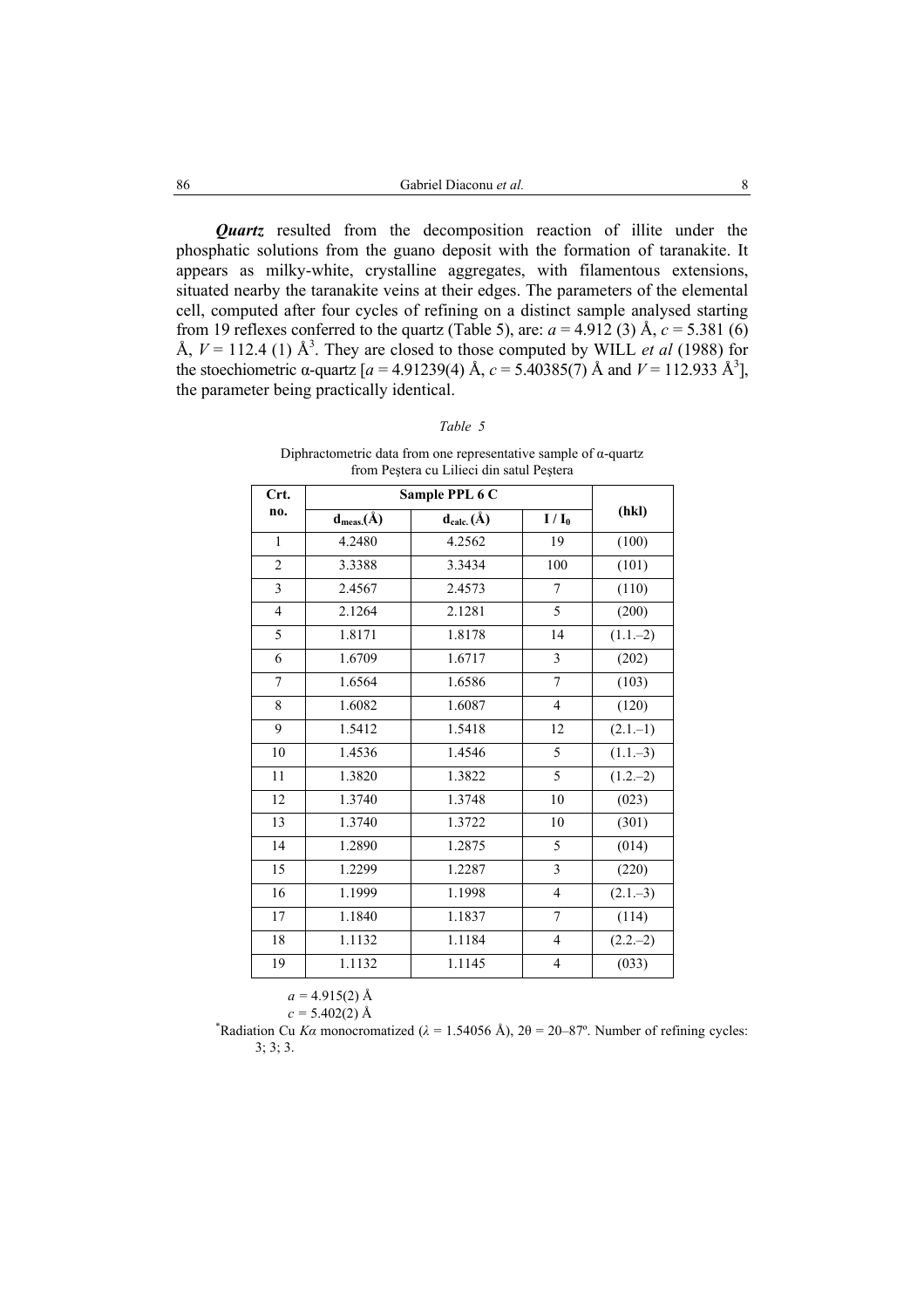*Illite* is the dominant mineral in the mass of *terra rossa* clay from the base of the phosphatic deposit.

The recorded diphractograms, without a treatment with glycol, allowed us to identify the monoclinic polytype (2*M*1) of the mineral.

The parameters of the elemental cell, computed on a representative sample, are: *a* = 5.196 (7) Å, *b* = 9.00 (1) Å, *c* = 19.96 (3) Å, β = 95.10 (22)º.

*Birnessite* may be only guessed in the association of minerals near the guano deposit from Peştera cu Lilieci, Peştera village.

A phase, having as the main diphractometric reflexes the lines from 7. 17 Å, 3. 52 Å, 3. 17 Å, 2. 45 Å and 1. 67 Å (in the decreasing order of the intensities) is residual in many diphractograms after the extraction of the lines belonging to other phases.

In the absence of other analytic methods, we can only guess that the birnessite represents the local recrystallization which also led to the forming of the iron sesquioxides jellies in the mass of *terra rossa* clay.

#### **4. CONCLUSIONS**

In "*Catalogul Sistematic al Peşterilor din România*" (Systematic Catalogue of the Romanian Caves) (GORAN, 1982), Peştera cu Lilieci din satul Peştera or Peştera cu Lilieci, with its length of 162 m, seems a small cave but, however, is only on the 6th place among 350 caves inventoried up to the present in Bran-Rucăr Passage.

The mineralogical analyses made on the samples collected from this cave provide new scientific data not only about this cave, already known after all, but also on the entire endokarst from this region.

#### REFERENCES

- BEEVERS, C.A., *The crystal structure of dicalcium phosphate dihydrate, CaHPO<sub>4</sub> · 2 H<sub>2</sub>O. Acta* Crystallogr., **11**, pp. 273–277, 1958.
- CONSTANTINESCU, T., *Considérations géomorphologiques et spéologiques sur la partie septentrionale du massif Piatra Craiului.* Trav. Inst. Spéol. "E. Racovitza", **XII**, 1973.
- CURRY, N.A., JONES, D.W., *Crystal structure of brushite, calcium hydrogen orthophosphate dihydrate: a neutron-diffraction investigation.* J. Chem. Soc., **A**, pp. 3725–3729, 1971.
- EFFENBERGER, H., MEREITER, K., ZEMANN, J., *Crystal structure refinements of magnesite, calcite, rhodochrosite, siderite, smithsonite and dolomite, with discussion of some aspects of the stereochemistry of calcite-type carbonates.* Z. Kristallogr., **156**, pp. 233–243, 1981.
- FIORE, S., LAVIANO, R., *Brushite, hydroxylapatite and taranakite from Apulian caves (southern Italy): New mineralogical data.* Am. Minereal., **76**, pp. 1722–1727, 1991.

GORAN, C., Catalogul sistematic al pesterilor din România. Ed. Inst. Speol. "E. Racovită", FRTA – CCSS, 496 pp., 1982.